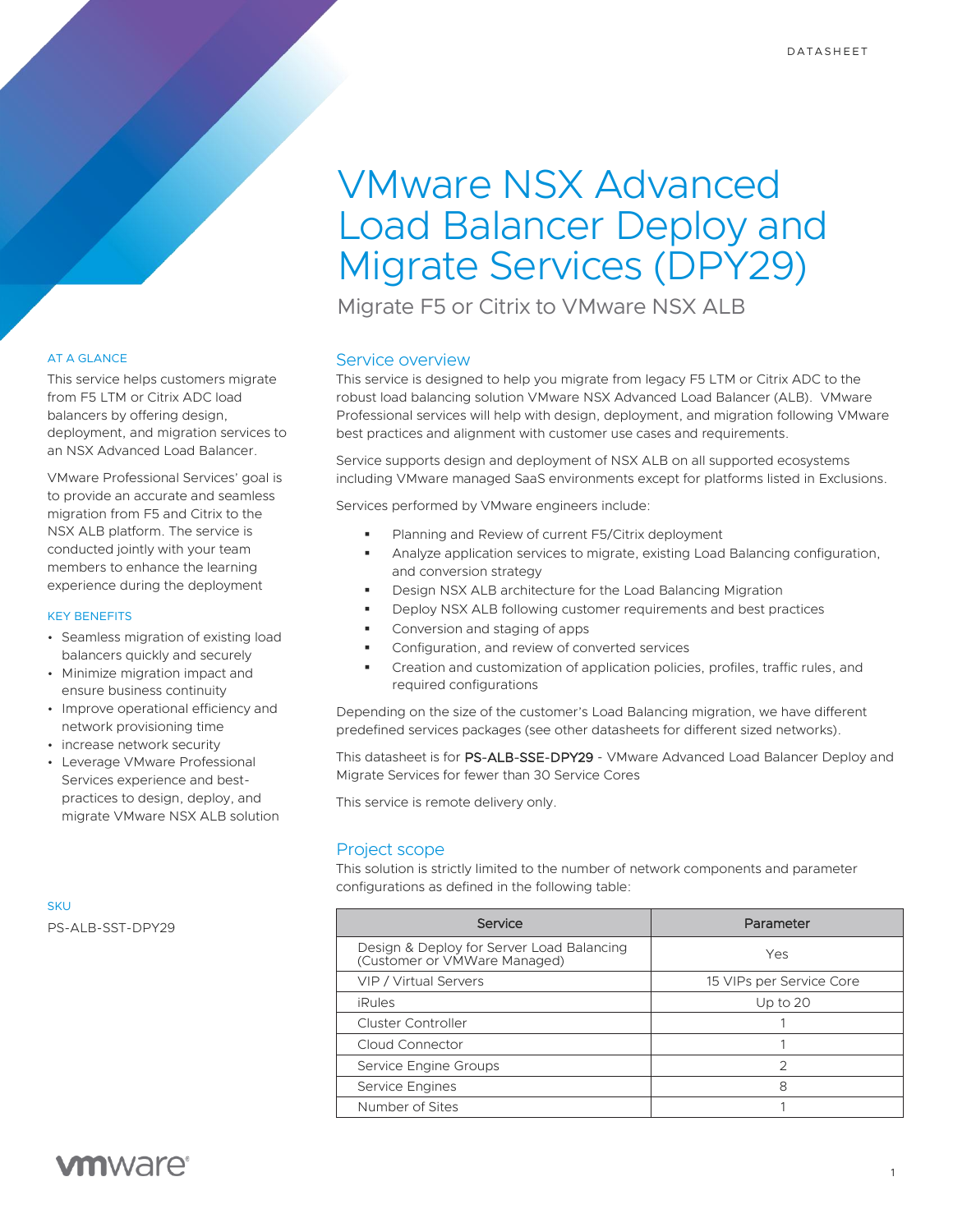# Out of scope

The following are out-of-scope items for this project.

- Only English Speaking and non-government Customers
- Design, deployment, configuration, or migration-related work for NSX ALB (AVI) GSLB and WAF components
- Design or deployment on Openstack, Openshift, or Kubernetes platforms
- Migrations of other load balancing solutions apart from F5 LTM & Citrix Netscaler ADC
- Installation and configuration of custom or third-party applications and operating systems on deployed virtual machines.
- Operating system administration including the operating system itself or any operating system features or components.
- Management of change to virtual machines, operating systems, custom or third-party applications, databases, and administration of general network changes within Customer control.
- Remediation work associated with any problems resulting from the content, completeness, accuracy, and consistency of any data, materials, or information supplied by the Customer.
- Installation or configuration of VMware products not included in the scope of this document.
- Installation and configuration of third-party software or other technical services that do not apply to VMware components.
- Configuration of VMware products used for the service other than those implemented for the mutually agreed to use cases.
- Customer solution training other than the defined knowledge transfer session.
- Performance testing of the VMware NSX ALB appliance.
- Performance testing of applications deployed on to VMware NSX ALB.
- Any other tasks are not explicitly stated within this SOW.
- Application traffic cutover
- Environmental network changes will not be considered as part of this SKU.
- Design or Deployment of platforms for managing containerized workload services such as OpenShift, Kubernetes, OpenStack, AKO, AMKO.

# Estimated Schedule

The project defined in this SOW is estimated to be for a duration of three (3). VMware consulting services will operate according to a schedule agreed to by both parties. The consulting services are performed during normal business hours and workdays (weekdays and non-holidays).

The customer acknowledges that the estimated duration is indicative only and that VMware will not incur any penalty or forfeit any entitlement to payment, fees, or related expenses if the consulting services are not provided in accordance with the estimated duration.

| SKU              | Length of Engagement |
|------------------|----------------------|
| PS-ALB-SSE-DPY29 | 3 weeks              |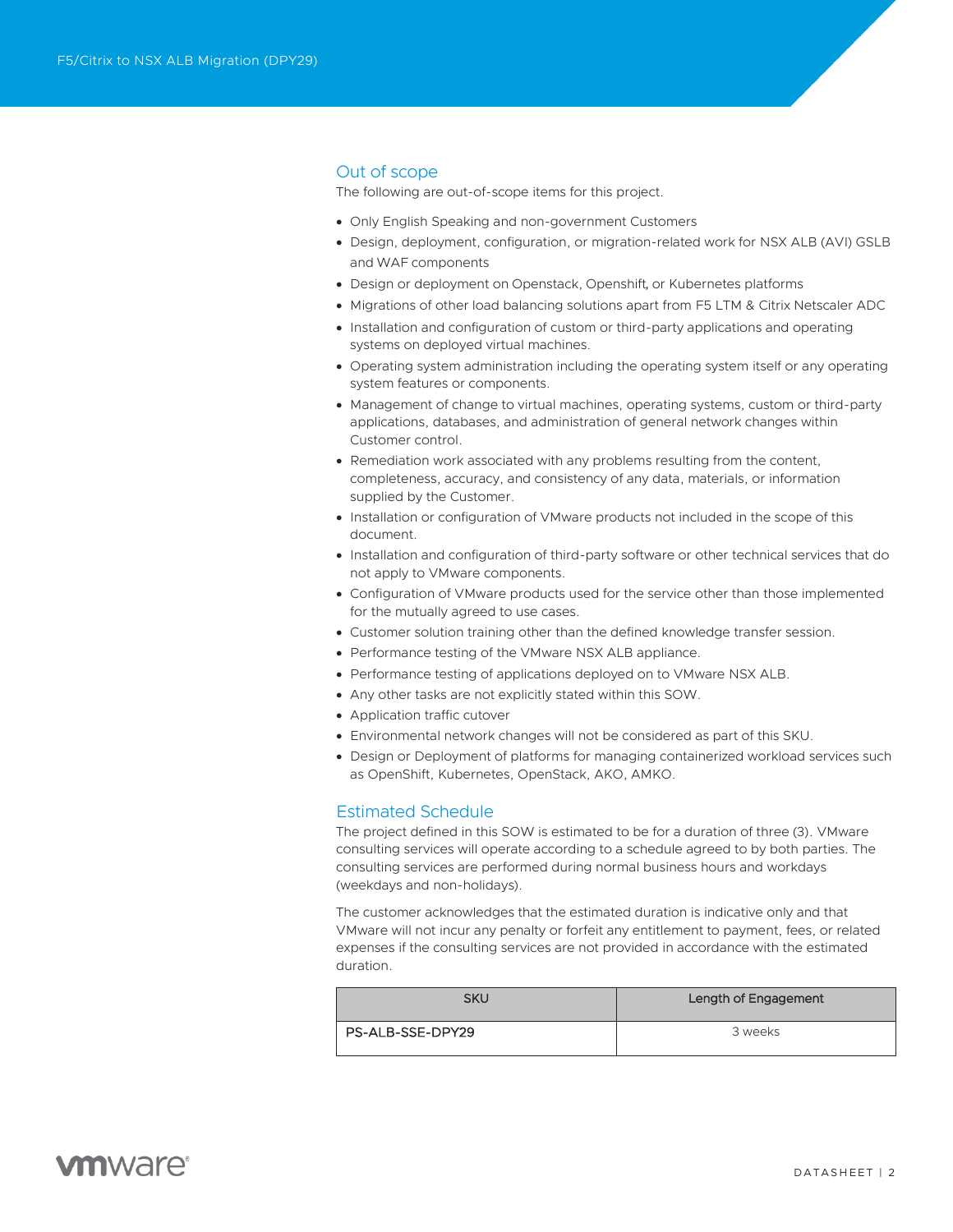# Project Activities

# Phase 1: Initiate

VMware Project Manager hosts one (1) project initiation call with key Customer and VMware stakeholders.

Topics to be discussed include the following:

- Project business drivers, scope, and objectives.
- Project deadlines, estimated timelines, scheduling, and logistics.
- Identification of key Customer team members with whom VMware will work to perform the tasks defined in this SOW.
- Participating team members are confirmed, and contact details are exchanged to schedule the project kickoff meeting.

#### Deliverables

• One (1) project initiation call

## Phase 2: Plan

VMware leads one (1) project kickoff meeting with Customer project sponsors and stakeholders to review expectations about the purpose of the engagement, the delivery approach, and estimated timelines.

The following are the objectives of the meeting:

- Introducing the VMware team, roles, and responsibilities.
- Describing the project goals, phases, and key dates.
- Agreeing on the communication and reporting process and creating a communications plan.
- Validating the project expectations and clarifying roles and responsibilities.
- Confirming prerequisites are met as detailed in the solution checklist for specified solutions.
- Presenting the solution overview for specified solutions including expected project results and deliverables.

The VMware Project Manager and the Customer Project Manager collaborate to develop the project plan.

## Deliverables

- Communications plan
- One (1) project kickoff meeting
- Project Plan
- Solution checklist
- Solution overview presentation

## Phase 3: Execute

The key activities for this phase are organized in the following sub-phases:

- Design
- Implement
- Migrate
- Knowledge Transfer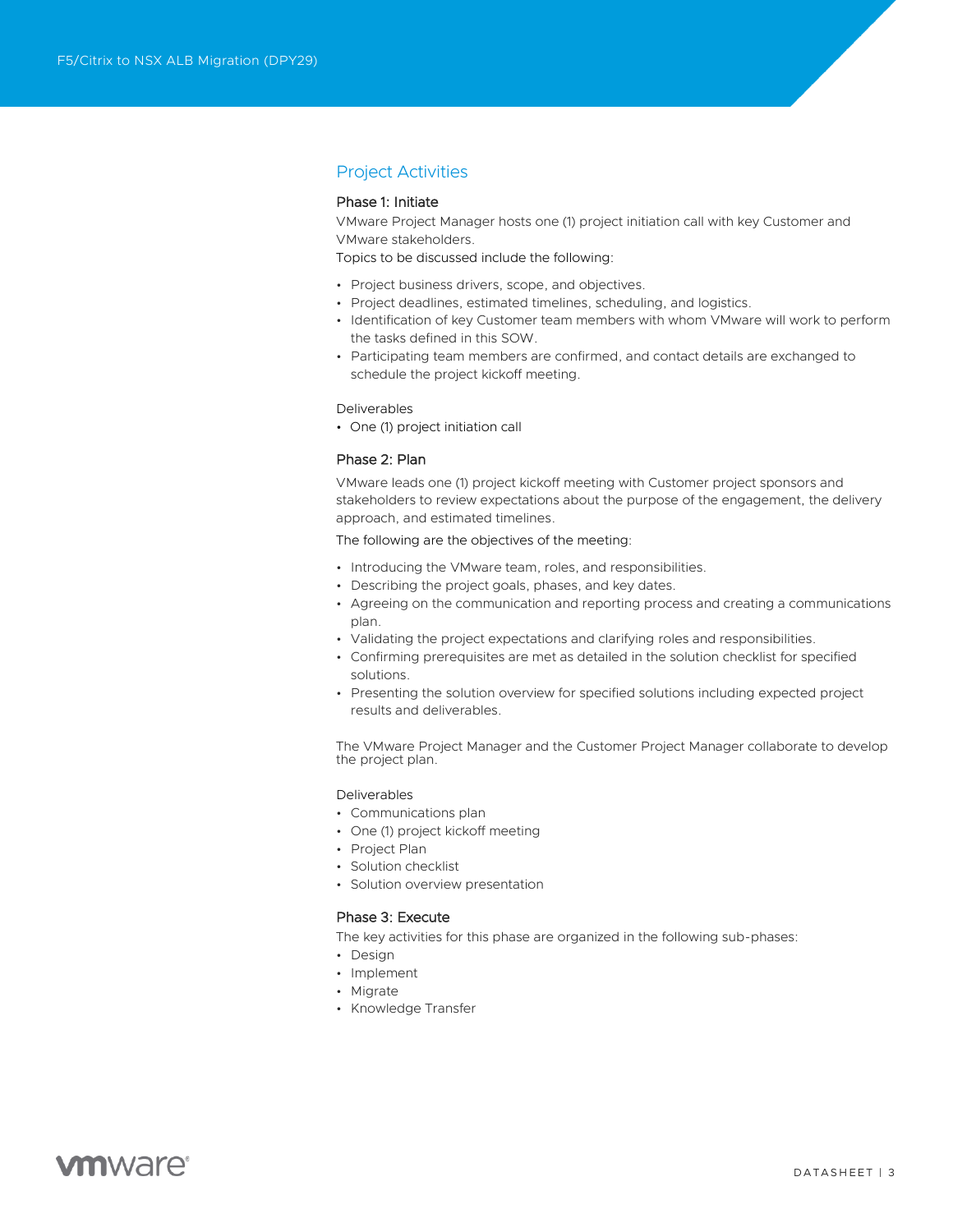## Execute: Design

VMware leads the Customer project team in a series of workshops to develop a design. VMware does the following:

• Documents the design for the specified VMware solutions in the solution design document(s).

#### Deliverables

• Solution design document

#### Execute: Implement

VMware implements the solution according to the VMware solution specification. VMware does the following:

- Implements the specified solutions as detailed in the specification workbooks.
- Verifies the implementation and documents results in the verification workbooks for the specified solutions.

## Deliverables

- Solution specification workbook
- Solution verification workbook

#### Execute: Migrate

VMware performs the migration of the solution from the current to the desired state according to the Customer objectives, constraints, and policies.

#### Deliverables

• Migration Execution Plan Workbook

#### Execute: Knowledge Transfer

VMware conducts knowledge transfer sessions covering the design, implementation, and operational considerations relating to the scope of this project. VMware does the following:

- Conducts up to four (4) hours of knowledge transfer sessions for appropriate Customer representatives.
- Provides an adoption guide document(s) containing operational guidance for the specified solutions.

Note: For the avoidance of doubt, the Knowledge transfers herein do not comprise VMware product training or certification courses as offered by the VMware Education unit - *<http://mylearn.vmware.com/mgrreg/index.cfm>*.

### Deliverables

- Adoption guide document
- Knowledge transfer workshop presentation
- Up to four (4) hours of knowledge transfer sessions